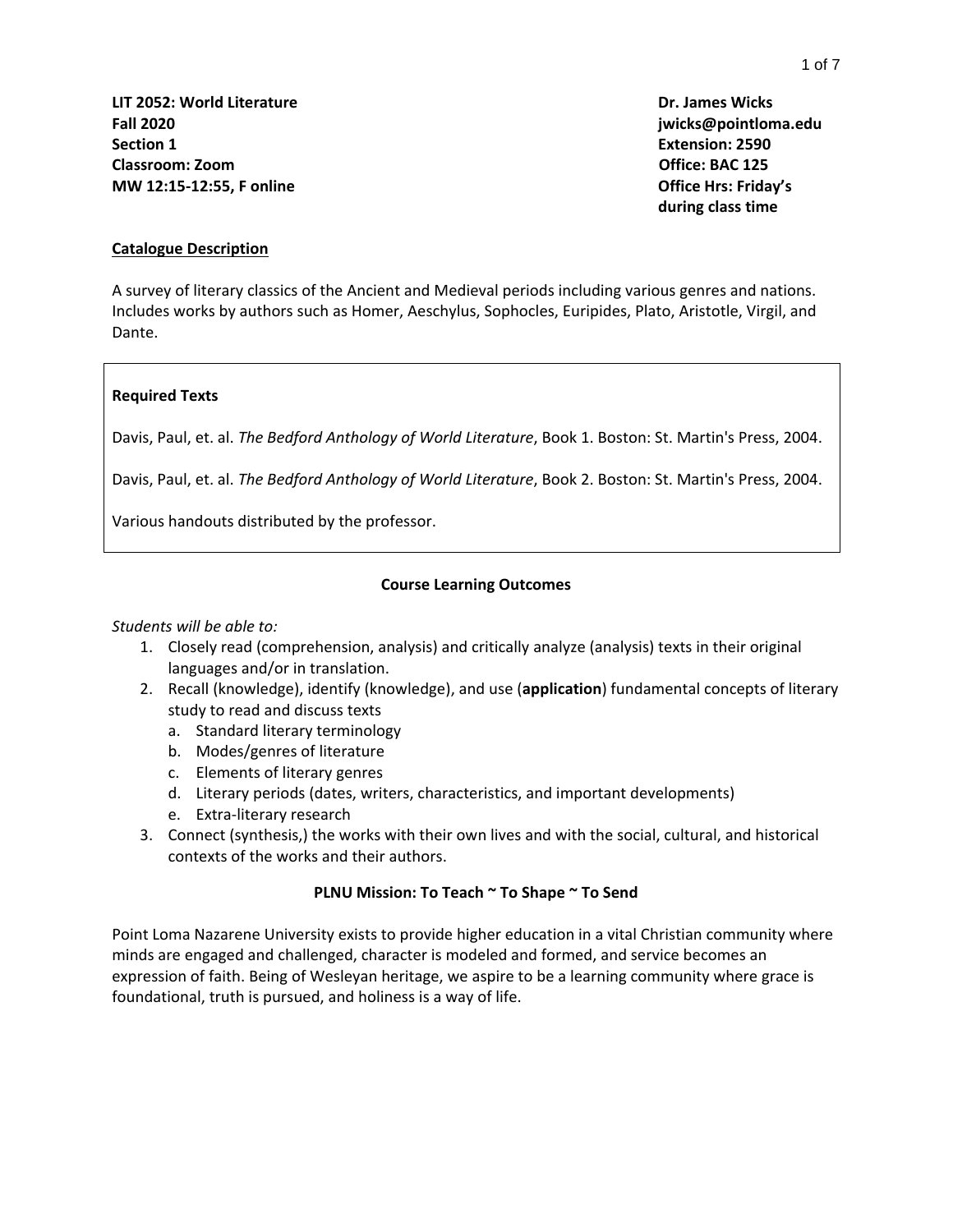#### **Course Policies and Requirements**

**Late Paper Policy:** Be sure to hand in your assignment on time, or make a prior arrangement to submit the assignment before the assigned due date. Otherwise, a late submission will be penalized by one letter grade if handed in after the due date and time, and by an additional letter grade for each day late following the assignment due date. Unless pre-arranged, assignments more than a week late will not be graded.

**E-Mail:** Please write: "LIT 2052" in the subject line. Allow 24 hours/ 1 business day for a reply.

**Public Discourse:** Much of the work we will do in this class is cooperative, by nature of the class discussions and general feedback given to written work and/projects; thus you should think of all your writing and speaking for and in class as public, not private, discourse. By continuing in this class, you acknowledge that your work will be viewed by others in the class.

**Inclusive Language:** *Because the Literature, Journalism, and Modern Language department recognizes the power of language, all public language used in this course, including written and spoken discourse, will be inclusive. This standard is outlined by all major academic style guides, including MLA, APA, and Chicago, and is the norm in university-level work.* These academic style guides provide background information and good examples of how to maintain non-sexist language use in your writing.

**Class Participation:** *Regular* contributions to class discussion are expected, including but not restricted to discussions of weekly readings, related experiential exercises, and open dialogue. Despite the size of the class, I want everyone to feel compelled to share their thoughts on assigned readings. Enthusiastic and responsible participation in assigned group projects (in-class and outside of class) is expected of all.

**PLNU Attendance and Participation Policy:** Regular and punctual attendance at all **synchronous** class sessions is considered essential to optimum academic achievement. If the student is absent for more than 10 percent of class sessions (virtual or face-to-face), the faculty member will issue a written warning of de-enrollment. If the absences exceed 20 percent, the student may be de-enrolled without notice until the university drop date or, after that date, receive the appropriate grade for their work and participation. In some courses, a portion of the credit hour content will be delivered **asynchronously** and attendance will be determined by submitting the assignments by the posted due dates. See [Academic Policies](https://catalog.pointloma.edu/content.php?catoid=46&navoid=2650#Class_Attendance) in the Undergraduate Academic Catalog. If absences exceed these limits but are due to university excused health issues, an exception will be granted.

**Asynchronous Attendance/Participation Definition**: A day of attendance in asynchronous content is determined as contributing a substantive note, assignment, discussion, or submission by the posted due date. Failure to meet these standards will result in an absence for that day. Instructors will determine how many asynchronous attendance days are required each week.

**Academic Honesty Policy:** Students should demonstrate academic honesty by doing original work and by giving appropriate credit to the ideas of others. Academic dishonesty is the act of presenting information, ideas, and/or concepts as one's own when in reality they are the results of another person's creativity and effort. A faculty member who believes a situation involving academic dishonesty has been detected may assign a failing grade for that assignment or examination, or, depending on the seriousness of the offense, for the course. Faculty should follow and students may appeal using the procedure in the university Catalog. See [Academic Policies](https://catalog.pointloma.edu/content.php?catoid=41&navoid=2435#Academic_Honesty) for definitions of kinds of academic dishonesty and for further policy information.

**Academic Accommodations:** While all students are expected to meet the minimum standards for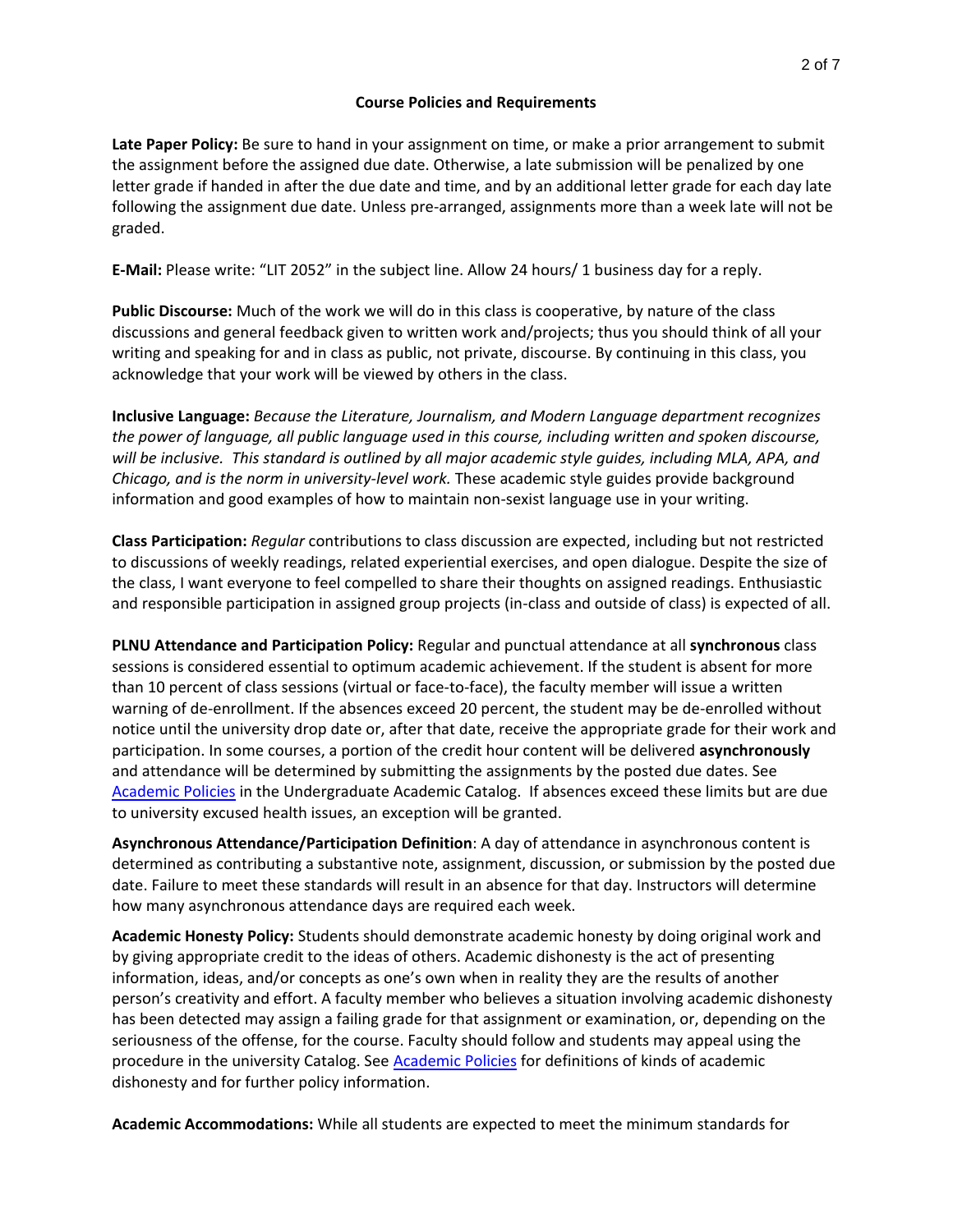completion of this course as established by the instructor, students with disabilities may require academic adjustments, modifications or auxiliary aids/services. At Point Loma Nazarene University (PLNU), these students are requested to register with the Disability Resource Center (DRC), located in the Bond Academic Center [\(DRC@pointloma.edu](mailto:DRC@pointloma.edu) or 619-849-2486). The DRC's policies and procedures for assisting such students in the development of an appropriate academic adjustment plan (AP) allows PLNU to comply with Section 504 of the Rehabilitation Act and the Americans with Disabilities Act. Section 504 prohibits discrimination against students with special needs and guarantees all qualified students equal access to and benefits of PLNU programs and activities. After the student files the required documentation, the DRC, in conjunction with the student, will develop an AP to meet that student's specific learning needs. The DRC will thereafter email the student's AP to all faculty who teach courses in which the student is enrolled each semester. The AP must be implemented in all such courses.

If students do not wish to avail themselves of some or all of the elements of their AP in a particular course, it is the responsibility of those students to notify their professor in that course. PLNU highly recommends that DRC students speak with their professors during the first two weeks of each semester about the applicability of their AP in that particular course and/or if they do not desire to take advantage of some or all of the elements of their AP in that course.

**PLNU Copyright Policy:** Point Loma Nazarene University, as a non-profit educational institution, is entitled by law to use materials protected by the US Copyright Act for classroom education. Any use of those materials outside the class may violate the law.

**Use of Technology:** In order to be successful in the online environment, you'll need to meet the minimum technology and system requirements; please refer to the *[Technology and System](https://help.pointloma.edu/TDClient/1808/Portal/KB/ArticleDet?ID=108349)  [Requirements](https://help.pointloma.edu/TDClient/1808/Portal/KB/ArticleDet?ID=108349)* information. Additionally, students are required to have headphone speakers compatible with their computer available to use. If a student is in need of technological resources please contact [student-tech-request@pointloma.edu.](mailto:student-tech-request@pointloma.edu)

Problems with technology do not relieve you of the responsibility of participating, turning in your assignments, or completing your class work.

**Final Examination:** *The published time for the final examination is one of the considerations when enrolling for a course. Students are expected to arrange their personal affairs to fit the examination schedule.* Successful completion of this class requires taking the final examination on its scheduled day. No requests for early examinations or alternative days will be approved.

### **Netiquette**

Written communication is an extremely important factor in the online environment. The ability to communicate clearly and effectively is crucial to preserving the mission of Point Loma Nazarene University (PLNU). To help maintain this type of online etiquette (netiquette), here is a list of rules to follow as you proceed through your online courses.

#### **Instructors and students in an online community should be...**

- **Considerate**: Treat each other with respect. Take time to read and respond to each other in such a way that a learning environment can continue to develop. Format your post so that everyone can learn from your knowledge, skills, and abilities.
- **Encouraging**: Not everyone has had previous online experience. Some may spend more time observing (reading other students' postings, remaining invisible for some time) than others.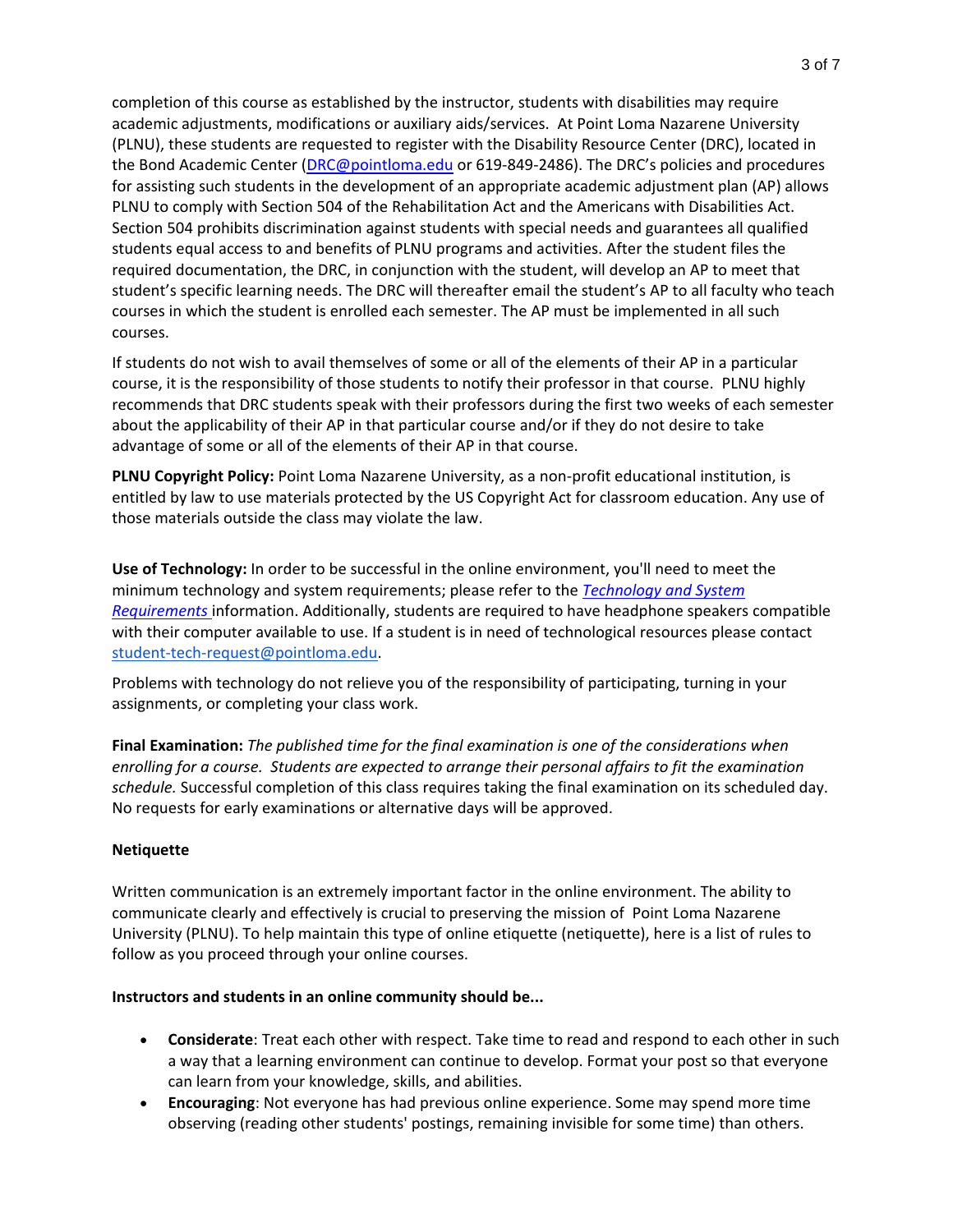Notice the habits of your students and classmates. Provide encouragement for creative and critical conversation.

- **Helpful**: Even a well-presented course can create some confusion. It is very easy to lose your place or miss reading information on certain links or pages. When other students are lost, offer a helping hand by pointing them in the right online direction so they can regain their confidence in online learning.
- **Aware**: We all have had different life experiences. Be aware that your written word is the only form of communication in an asynchronous learning environment. Use your words carefully. Ask yourself if your comment could possibly be interpreted as insulting, disrespectful, discriminating, mocking, or rude. How would you feel if this comment was directed toward you?

## **The following behaviors should be avoided**:

- **Shouting**: Using all capital letters when communicating in an online environment is known as shouting. This usage is considered a rude method of communicating. Avoid using all capital letters in your online communications.
- **Impatience**: Once you have posted a question or concern to your instructor, please wait patiently for a reply. There is no reason to bully your instructor or make judgment calls about his or her performance. In an online community, patience is a virtue.

# **The following behaviors are disruptive to the learning environment and will not be tolerated at Point Loma Nazarene University**:

- **Inflammatory Behavior**: Inflammatory behavior is the term used for behaving disrespectfully toward others online. This behavior includes, but is not limited to, mocking, shouting, cursing, humiliating, and discriminating against someone in the online environment.
- **Disrespect**: Impolite and impertinent behavior--such as putting down or cursing your instructor or any student in an online classroom--will not be tolerated. Tone and presentation of your thoughts are very important. If you disagree with a posting or find one to be personally insulting, please find a way to respond politely or contact the instructor privately.
- **Offensiveness**: An online classroom is not the place for graphic terminology, sexual discussions, swearing, or any pornographic resources. Inappropriate language and materials of this nature are inexcusable and constitutes unacceptable behavior.
- **Discrimination**: Derogatory statements about race, color, national or ethnic origin, religion, sex, age, disability, sexual orientation, and veterans will not be tolerated.

# **Document Types Accepted for Submission to Canvas**

There are many document types available to create your work. In order to ensure your documents can be accessed by your instructors and peers, use only the following types--unless specifically directed to use a different file type.

- .doc (Microsoft Word 97 2003 file type)
- .docx (Microsoft Word 2007 -2010 file type)
- .xls (Microsoft Excel 97 2003 file type)
- .xlsx (Microsoft Excel 2007 -2010 file type)
- .pdf (Adobe Portable Document Format)

All of these document types can be created with Microsoft Office 2010.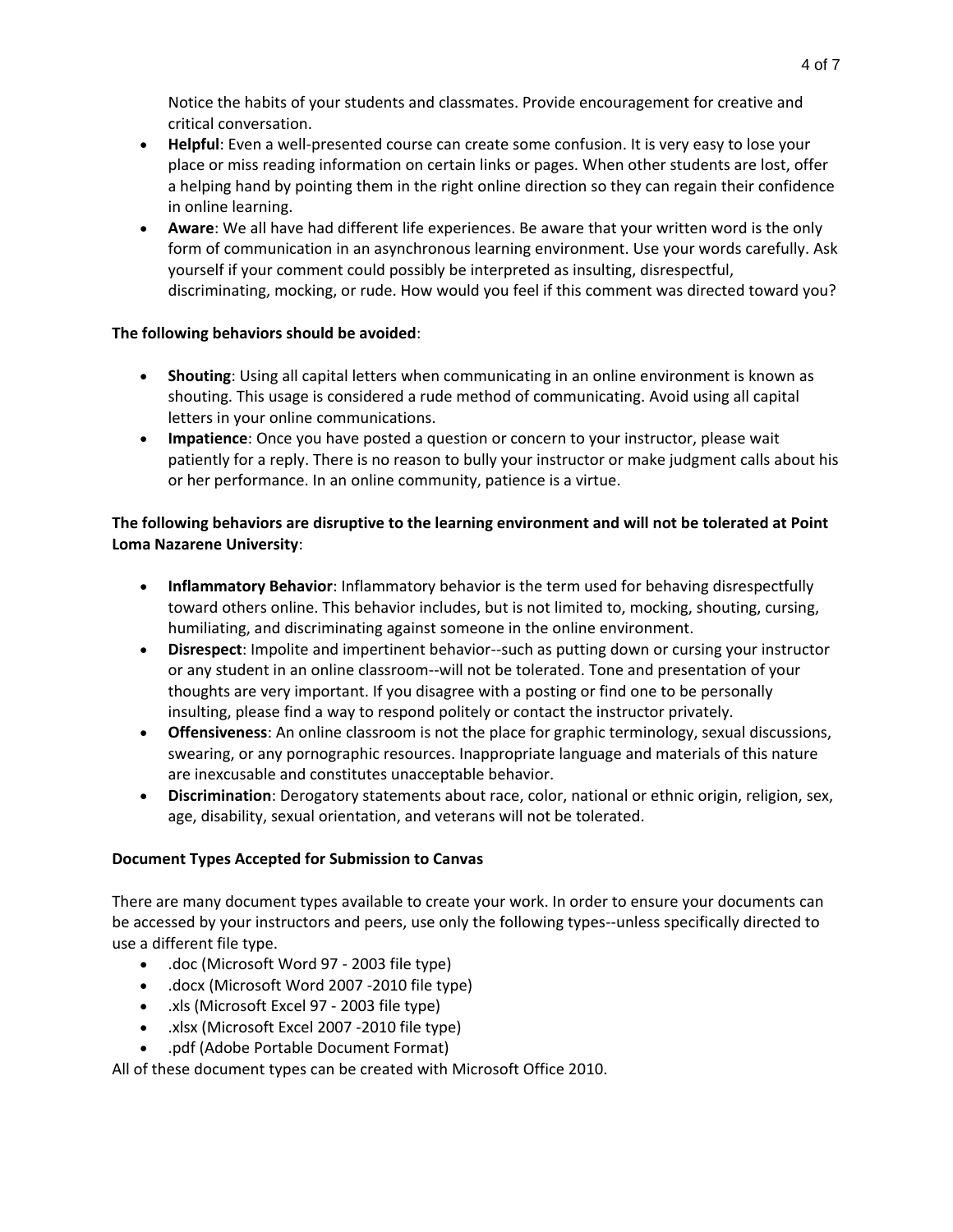#### **===============================================**

#### **Grading Scale**

| 93-100 | A  |
|--------|----|
| 90-92  | А- |
| 87-89  | B+ |
| 83-86  | в  |
| 80-82  | B- |
| 77-79  | C+ |
| 73-76  | C  |
| 70-72  | C- |
| 60-69  | D  |
| 0-59   | F  |

#### **Grading**

- 20% class participation: 10% attend Zoom classes M and W, contribute to class discussions, and complete unannounced assignments
	- 10% create one short film adaptation of text (small group assignment)
- 20% submit  $\frac{1}{2}$  page of notes each class period that notes are assigned
- 10% open note/ open book quizzes (11 total, top 10 scores count for grade)
- 10% expository paragraphs (1 page in length; 4 total)
- 10% reflection papers (1 page in length, 5 total)
- 10% theme analysis essay (2 pages in length, 1 total)
- 5% open note/ open book midterm exam
- 10% bibliography project
- 5% open note/ open book final exam

### **Assignment Descriptions**

# **Note: M and W assignments are due by 12:15pm (before class) F assignments are due by 11:59pm (end of day)**

### **Paper Format**

Papers must be written in MLA Style. Papers must be typed and double-spaced. Submit assignments in black text on 8.5"x11" white paper. Use a non-decorative 12-point font, such as Times New Roman, and use 1" margins, .75" at the bottom. Do not include title pages. Include page numbers. Be sure to use the MLA website or current MLA style guide for style, grammar, format and citation issues.

# **Film Adaptation – Part of the Presentation/ Discussion Assignment**

*Objective***:** Individually produce a 1-2 minute (length strictly enforced) short film based on an approved selection of the course readings. Each assigned student will be placed into a "group" and is expected to participate fully in order to receive full credit.

*Form:* Digital file (including acting, sound, text, music, & dialogue) delivered to the professor via YouTube.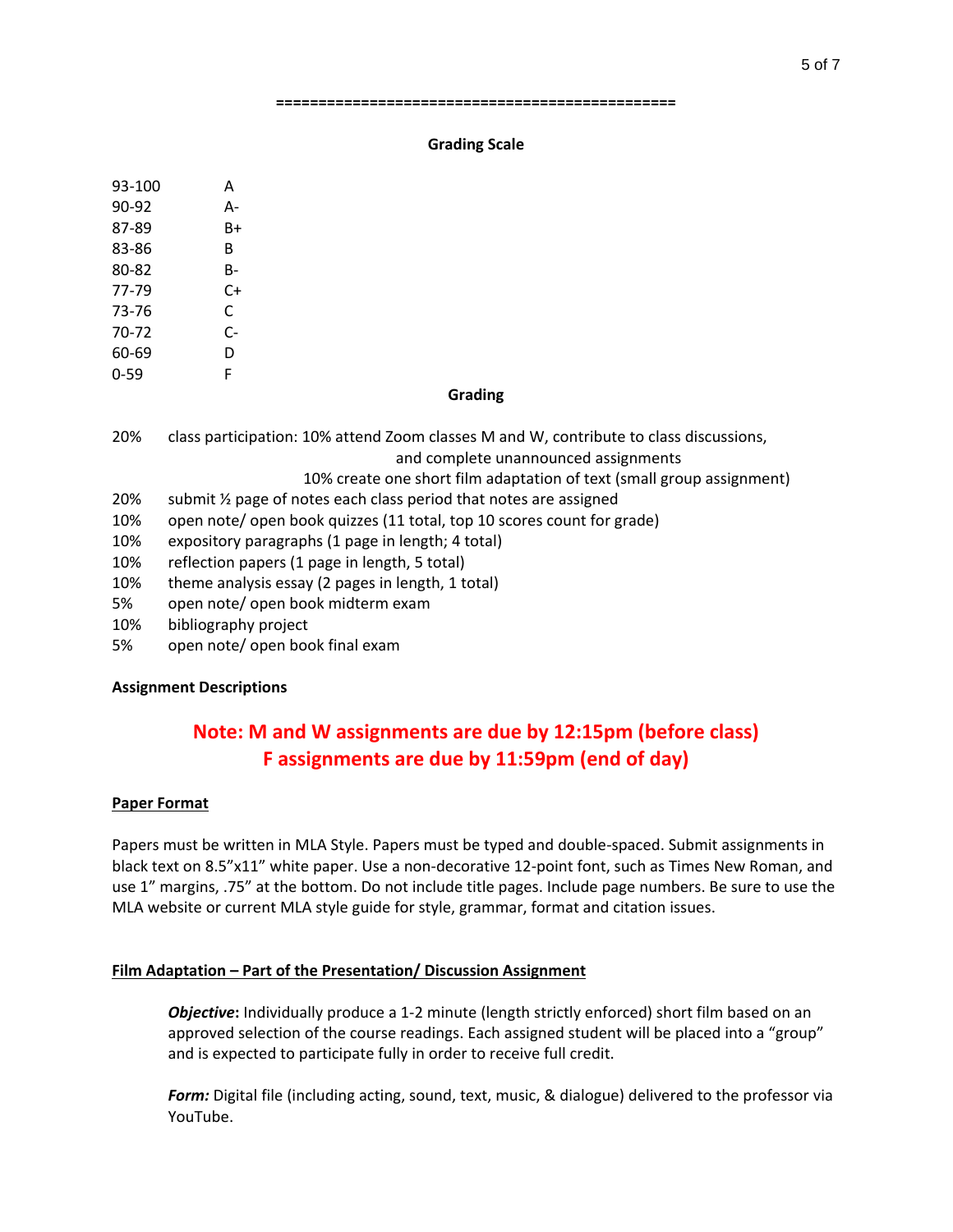#### **Reading Notes (on assigned days)**

**Objective:** Write  $\frac{1}{2}$  page of notes (150-200 words) on the assigned reading. Divide the readings into 5 segments by page number (see first example in Canvas) so that your notes encompass the entirety of the reading

*Form:* 1/2 page (150-200 words minimum).

#### **Expository Paragraphs (4 total)**

*Objective:* Write a one page, one paragraph argument *on a narrowly defined thesis* based on your assessment of the readings. Expository Paragraph prompts will be provided in-class during the class session before the Expository Paragraph is due. (For example, a prompt for an "Expository Paragraph" due on a Friday will be provided in class on the previous Wednesday.)

*Form:* 1 page (325-375 words including heading). Word count strictly enforced. No outside sources.

#### **Reflection Papers (5 total)**

*Objective:* Write a one-page reflection on the reading assigned the day the reflection is due. (For example, "Reflection Paper 1" is due on 8/31, so the reflection will be on that day's reading: *The Iliad*, 381-420, Books 22 and 24.)

*Form:* 1 page (325-375 words including heading). Word count strictly enforced. No outside sources.

#### **Theme Analysis Essay**

*Objective:* Write an academic argument *on one narrowly defined topic* based on your assessment of the readings. See Theme Analysis Essay guidelines on Eclass.

*Form:* 2 pages (675-750 words including heading). Word count strictly enforced. No outside sources.

#### **Midterm and Final Examinations**

*Objective:* Use relevant examples from the lectures, readings, and films to respond to questions that take into account the content of the course.

*Form:* Includes fill in the blank, matching, short answer, and essay questions.

#### **Bibliography Project**

*Objective:* Write a preliminary conclusion -- what you expect or hope to find in your research -based on (*choose one*) your assessment of a fictional character, theme analysis, author, or the historical context located in one of our assigned readings. Your preliminary conclusion will be written as one developed paragraph, ½ page of text, containing the rationale for your preliminary conclusion. Your preliminary conclusion will be followed by an annotated bibliography, in MLA format, written according to the rhetorical précise model.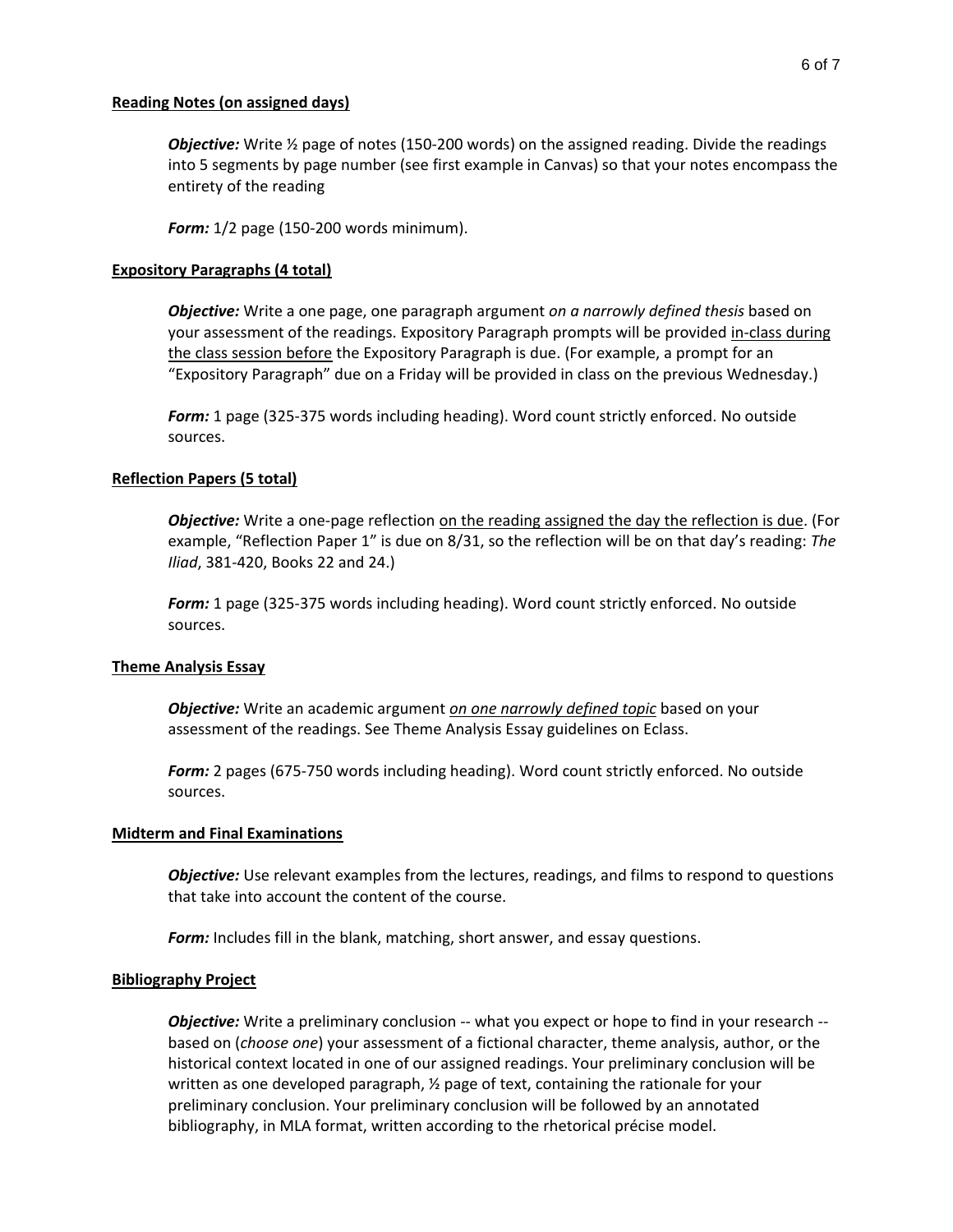*Requirement for grade*: 1) Bibliography Proposal, 1 page; 2) topic approval by the professor.

*Form:* 3-4 pages. MLA style. Refer to rhetorical précise handout. Minimum 6 sources. Sources are from academic journal and book databases. Screenshot the first page of each source and attach as part of your annotated bibliography.

# **Evaluation of Papers and Quiz/ Exam/ Essay Questions**

The following questions will be considered when papers are evaluated and graded. All questions may not be relevant to each assignment.

- Does the paper fulfill the assignment objective?
- Does the paper make an argument?
- Is the claim clear and plausible? Is it stated and contextualized effectively?
- Is there sufficient and relevant evidence to ground the claim?
- Does the paper effectively select and use material from the course readings to support and validate the analysis? Does it summarize, paraphrase, and quote effectively?
- Does the paper use all relevant details from the readings both to support the claim and to provide a context for the case being made? Does it ignore material that should be taken into account?
- Does the paper demonstrate an awareness of how the argument being proposed fits into the larger set of claims made about the topic in our course readings?
- Does the paper work through the complexities of the material (as opposed to oversimplifying or overgeneralizing)?
- Is the paper well organized?
- Does it cite material from the sources using MLA documentation style?
- Are there sentence structure problems or grammatical errors that interfere with the meaning?

### **Evaluation Standards**

• An "A" essay demonstrates excellent work. It has something to say and says it well. It develops its argument clearly and consistently, demonstrating a complex understanding of the assignment, and does so using varied sentence structure. It often rises above other essays with particular instances of creative or analytical sophistication. There may be only minor and/or occasional grammatical errors.

• A "B" essay demonstrates good work. It establishes a clear claim and pursues it consistently, demonstrating a good understanding of the assignment. There may be some mechanical difficulties, but not so many as to impair the clear development of the main argument. While a "B" essay is in many ways successful, it lacks the originality and/or sophistication of an "A" essay.

• A "C" essay demonstrates adequate work. It establishes an adequate grasp of the assignment and argues a central claim. In addition, the argument may rely on unsupported generalizations or insufficiently developed ideas. It may also contain grammatical errors.

• Work that earns a grade of "D" or "F" is often characterized by the following problems: it fails to demonstrate an adequate understanding of the assignment; it fails to articulate an adequate argument; and/or it contains significant grammatical problems.